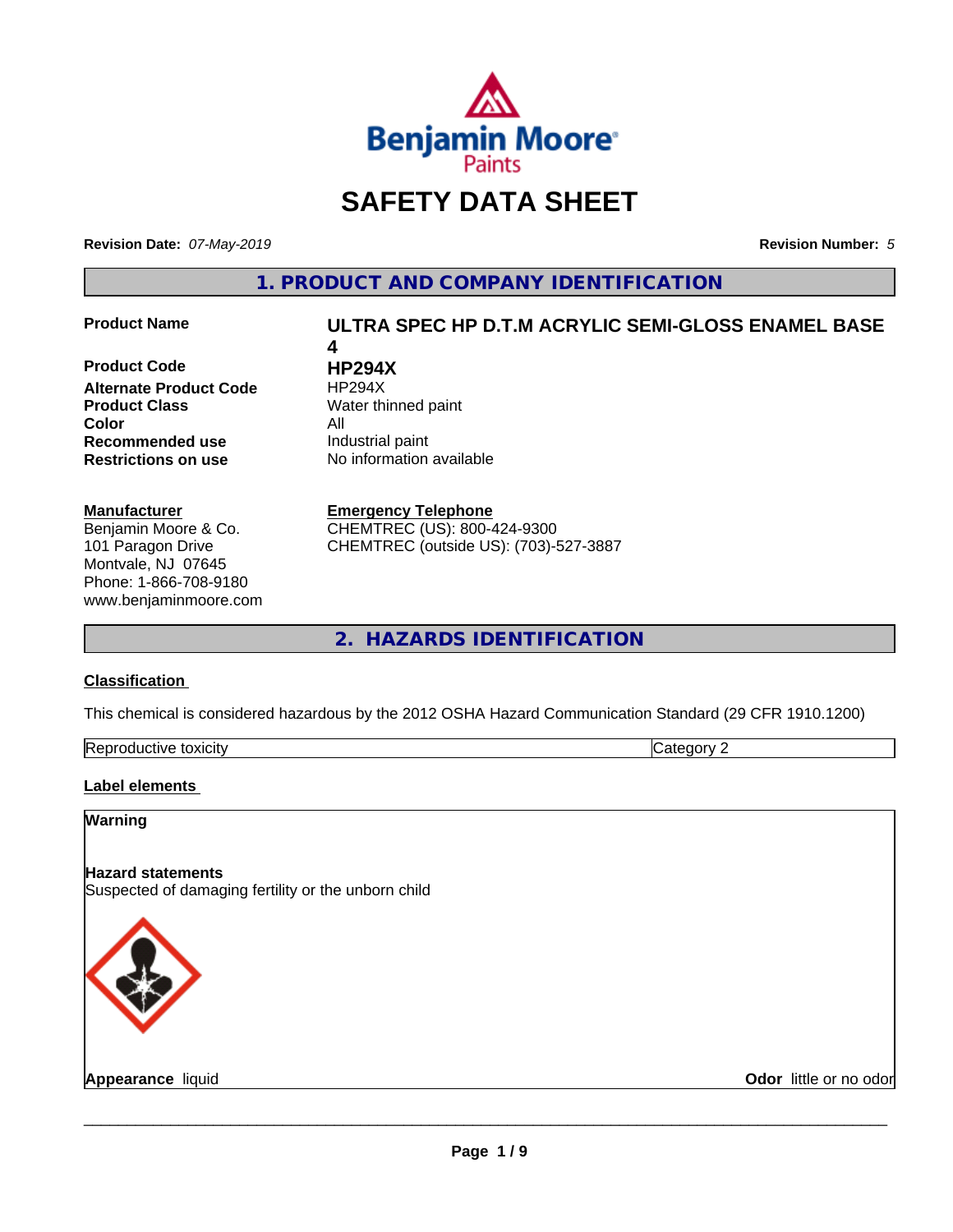#### **Precautionary Statements - Prevention**

Obtain special instructions before use Do not handle until all safety precautions have been read and understood Use personal protective equipment as required

#### **Precautionary Statements - Response**

IF exposed or concerned: Get medical advice/attention

#### **Precautionary Statements - Storage**

Store locked up

#### **Precautionary Statements - Disposal**

Dispose of contents/container to an approved waste disposal plant

#### **Hazards not otherwise classified (HNOC)**

Not applicable

## **Other information**

No information available

# **3. COMPOSITION INFORMATION ON COMPONENTS**

| <b>Chemical name</b>                          | CAS No.    | Weight-% |
|-----------------------------------------------|------------|----------|
| 2.2.4-trimethyl-1.3-propanediol diisobutyrate | 6846-50-0  |          |
| Nepheline svenite                             | 37244-96-5 |          |
| Zinc phosphate                                | 7779-90-0  |          |

|                                                  | 4. FIRST AID MEASURES                                                                                    |
|--------------------------------------------------|----------------------------------------------------------------------------------------------------------|
| <b>General Advice</b>                            | No hazards which require special first aid measures.                                                     |
| <b>Eye Contact</b>                               | Rinse thoroughly with plenty of water for at least 15 minutes and consult a<br>physician.                |
| <b>Skin Contact</b>                              | Wash off immediately with soap and plenty of water while removing all<br>contaminated clothes and shoes. |
| <b>Inhalation</b>                                | Move to fresh air. If symptoms persist, call a physician.                                                |
| Ingestion                                        | Clean mouth with water and afterwards drink plenty of water. Consult a physician<br>if necessary.        |
| <b>Most Important</b><br><b>Symptoms/Effects</b> | None known.                                                                                              |
| <b>Notes To Physician</b>                        | Treat symptomatically.                                                                                   |
|                                                  | 5. FIRE-FIGHTING MEASURES                                                                                |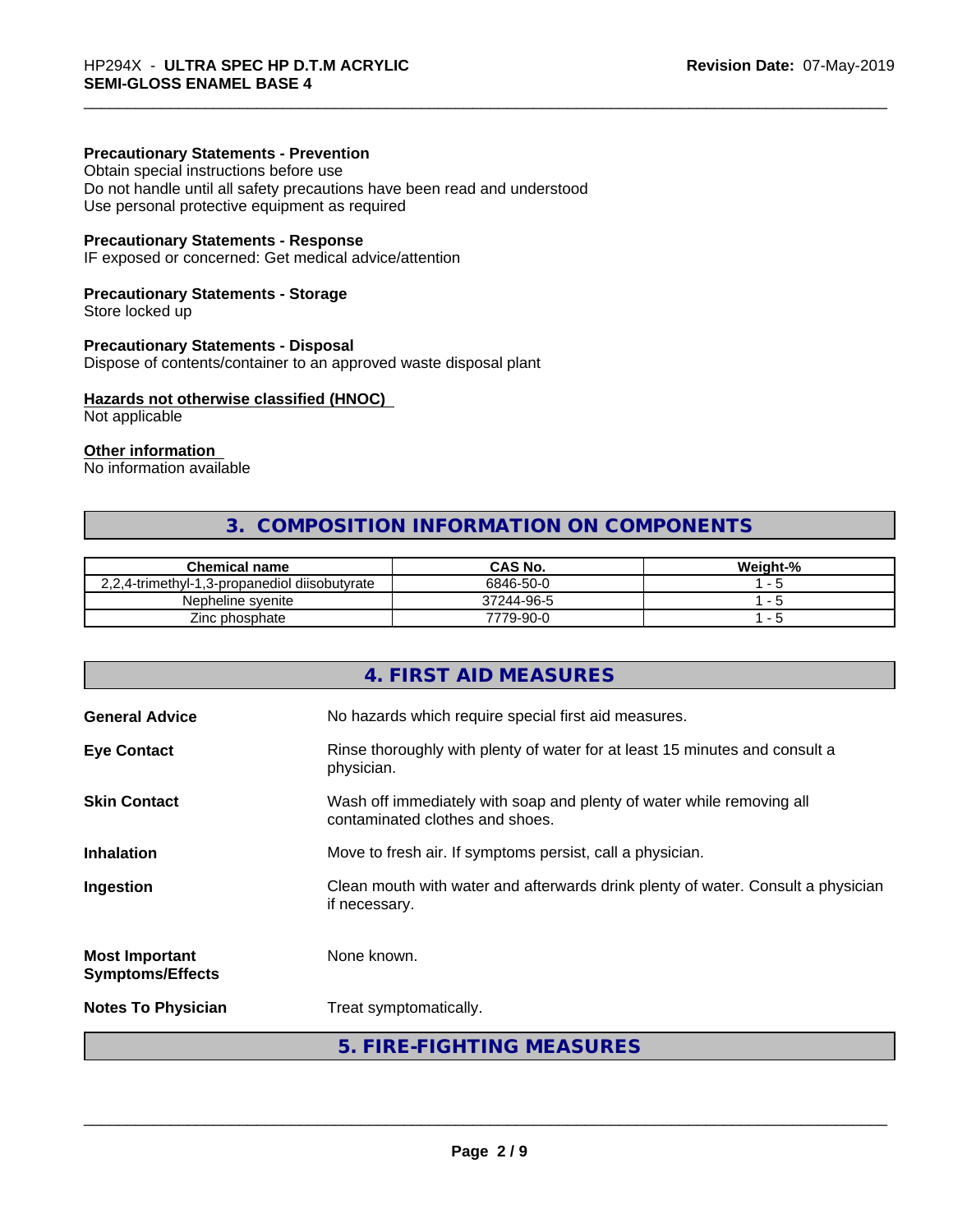| <b>Suitable Extinguishing Media</b>                                              | Use extinguishing measures that are appropriate to local<br>circumstances and the surrounding environment.                                   |  |
|----------------------------------------------------------------------------------|----------------------------------------------------------------------------------------------------------------------------------------------|--|
| Protective equipment and precautions for firefighters                            | As in any fire, wear self-contained breathing apparatus<br>pressure-demand, MSHA/NIOSH (approved or equivalent)<br>and full protective gear. |  |
| <b>Specific Hazards Arising From The Chemical</b>                                | Closed containers may rupture if exposed to fire or<br>extreme heat.                                                                         |  |
| <b>Sensitivity to mechanical impact</b>                                          | No                                                                                                                                           |  |
| Sensitivity to static discharge                                                  | No.                                                                                                                                          |  |
| <b>Flash Point Data</b><br>Flash point (°F)<br>Flash Point (°C)<br><b>Method</b> | 250.0<br>121.1<br><b>PMCC</b>                                                                                                                |  |
| <b>Flammability Limits In Air</b>                                                |                                                                                                                                              |  |
| Lower flammability limit:<br><b>Upper flammability limit:</b>                    | Not applicable<br>Not applicable                                                                                                             |  |
| <b>NFPA</b><br>Health: 1<br><b>Flammability: 1</b>                               | <b>Instability: 0</b><br><b>Special:</b> Not Applicable                                                                                      |  |

#### **NFPA Legend**

- 0 Not Hazardous
- 1 Slightly
- 2 Moderate
- 3 High
- 4 Severe

*The ratings assigned are only suggested ratings, the contractor/employer has ultimate responsibilities for NFPA ratings where this system is used.*

*Additional information regarding the NFPA rating system is available from the National Fire Protection Agency (NFPA) at www.nfpa.org.*

# **6. ACCIDENTAL RELEASE MEASURES**

| <b>Methods for Cleaning Up</b>   | Soak up with inert absorbent material. Sweep up and shovel into suitable<br>containers for disposal. |
|----------------------------------|------------------------------------------------------------------------------------------------------|
| <b>Environmental precautions</b> | See Section 12 for additional Ecological Information.                                                |
| <b>Other Information</b>         | Prevent further leakage or spillage if safe to do so.                                                |
| <b>Personal Precautions</b>      | Avoid contact with skin, eyes and clothing. Ensure adequate ventilation.                             |
|                                  |                                                                                                      |

## **7. HANDLING AND STORAGE**

Handling **Handling Avoid contact with skin, eyes and clothing.** Avoid breathing vapors, spray mists or sanding dust. In case of insufficient ventilation, wear suitable respiratory equipment.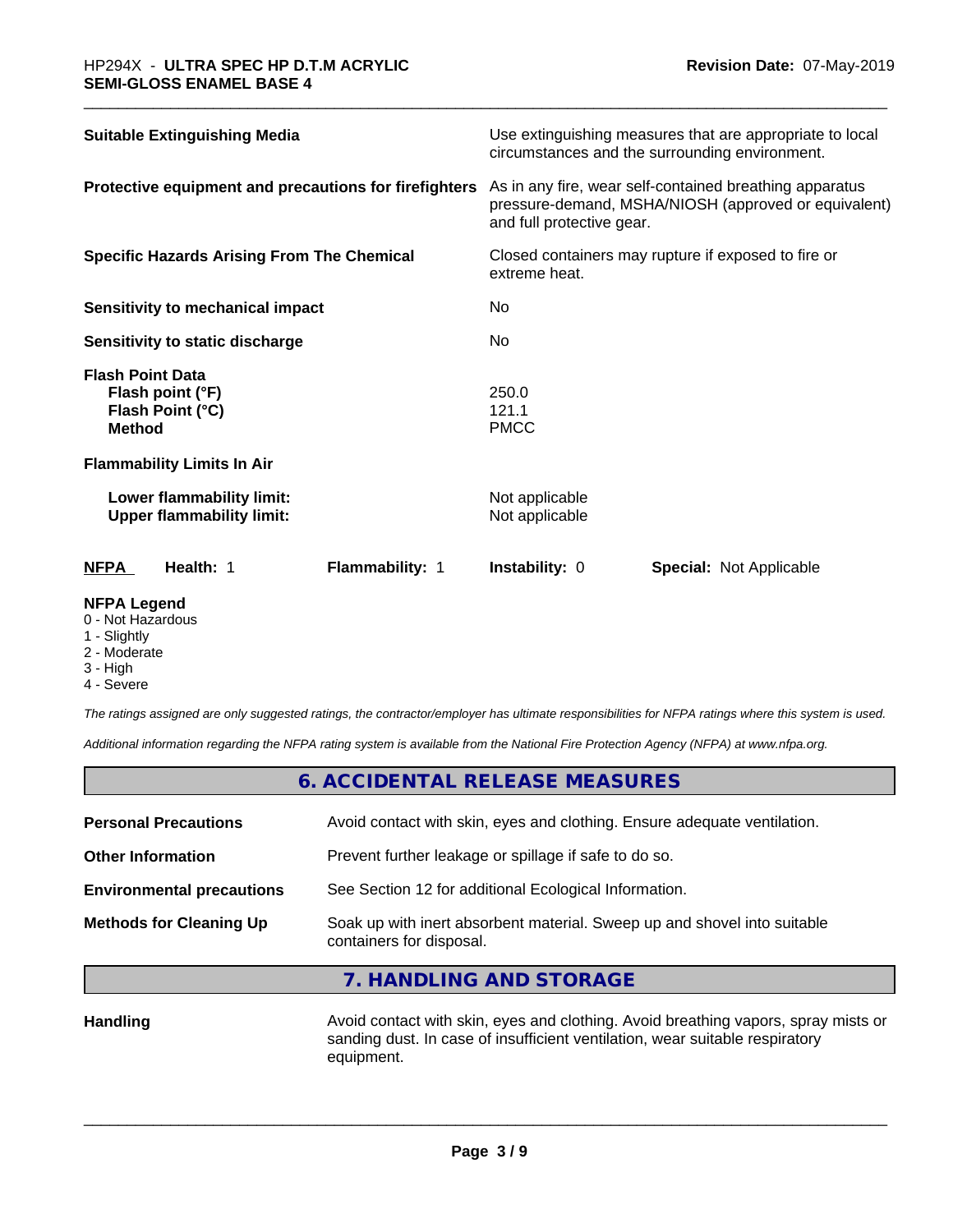**Storage** Keep container tightly closed. Keep out of the reach of children.

**Incompatible Materials** No information available

# **8. EXPOSURE CONTROLS/PERSONAL PROTECTION**

#### **Exposure Limits**

*No exposure limits have been established for this product.*

#### **Legend**

| Ensure adequate ventilation, especially in confined areas.<br><b>Engineering Measures</b> |                                                                          |
|-------------------------------------------------------------------------------------------|--------------------------------------------------------------------------|
| <b>Personal Protective Equipment</b>                                                      |                                                                          |
| <b>Eye/Face Protection</b>                                                                | Safety glasses with side-shields.                                        |
| <b>Skin Protection</b>                                                                    | Protective gloves and impervious clothing.                               |
| <b>Respiratory Protection</b>                                                             | In case of insufficient ventilation wear suitable respiratory equipment. |
| <b>Hygiene Measures</b>                                                                   | Avoid contact with skin, eyes and clothing. Remove and wash contaminated |

clothing before re-use. Wash thoroughly after handling.

# **9. PHYSICAL AND CHEMICAL PROPERTIES**

| Appearance                        | liquid                   |
|-----------------------------------|--------------------------|
| Odor                              | little or no odor        |
| <b>Odor Threshold</b>             | No information available |
| Density (Ibs/gal)                 | $8.65 - 8.75$            |
| <b>Specific Gravity</b>           | $1.04 - 1.06$            |
| рH                                | No information available |
| <b>Viscosity (cps)</b>            | No information available |
| Solubility(ies)                   | No information available |
| <b>Water solubility</b>           | No information available |
| <b>Evaporation Rate</b>           | No information available |
| Vapor pressure                    | No information available |
| Vapor density                     | No information available |
| Wt. % Solids                      | $35 - 45$                |
| <b>Vol. % Solids</b>              | $35 - 45$                |
| Wt. % Volatiles                   | $55 - 65$                |
| <b>Vol. % Volatiles</b>           | $55 - 65$                |
| <b>VOC Regulatory Limit (g/L)</b> | < 150                    |
| <b>Boiling Point (°F)</b>         | 212                      |
| <b>Boiling Point (°C)</b>         | 100                      |
| Freezing point (°F)               | 32                       |
| <b>Freezing Point (°C)</b>        | $\Omega$                 |
| Flash point (°F)                  | 250.0                    |
| Flash Point (°C)                  | 121.1                    |
| <b>Method</b>                     | <b>PMCC</b>              |
| Flammability (solid, gas)         | Not applicable           |
| <b>Upper flammability limit:</b>  | Not applicable           |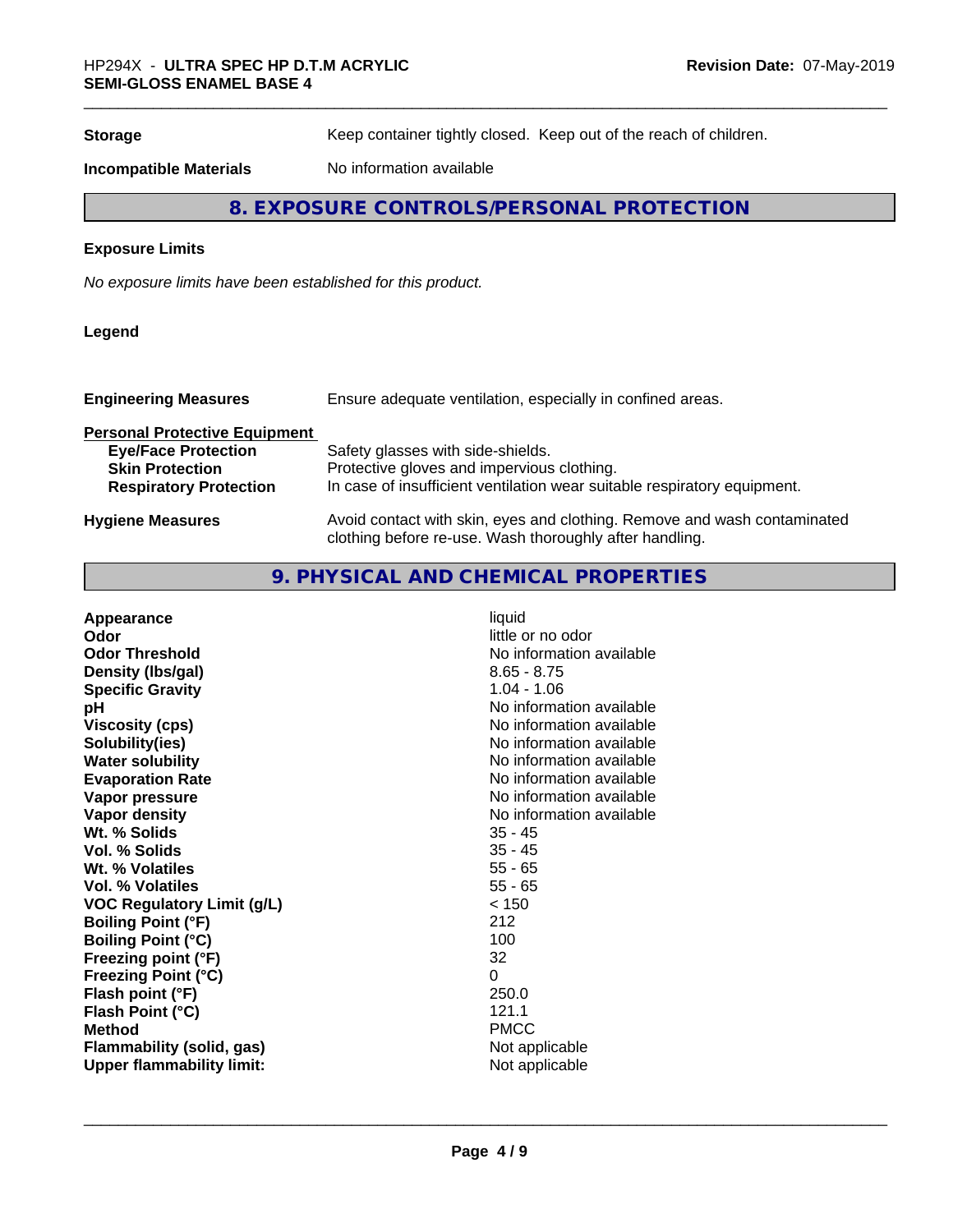**Lower flammability limit:**<br> **Autoignition Temperature (°F)**<br>
Mo information available **Autoignition Temperature (°F)**<br> **Autoignition Temperature (°C)** No information available Autoignition Temperature (°C)<br>
Decomposition Temperature (°F)<br>
No information available **Decomposition Temperature (°F)**<br> **Decomposition Temperature (°C)**<br>
No information available **Decomposition Temperature (°C)**<br>Partition coefficient

**No information available** 

# **10. STABILITY AND REACTIVITY**

| <b>Reactivity</b>                         | Not Applicable                           |
|-------------------------------------------|------------------------------------------|
| <b>Chemical Stability</b>                 | Stable under normal conditions.          |
| <b>Conditions to avoid</b>                | Prevent from freezing.                   |
| <b>Incompatible Materials</b>             | No materials to be especially mentioned. |
| <b>Hazardous Decomposition Products</b>   | None under normal use.                   |
| <b>Possibility of hazardous reactions</b> | None under normal conditions of use.     |

# **11. TOXICOLOGICAL INFORMATION**

#### **Product Information**

#### **Information on likely routes of exposure**

**Principal Routes of Exposure** Eye contact, skin contact and inhalation.

**Acute Toxicity** 

**Product Information** No information available

#### **Symptoms related to the physical,chemical and toxicological characteristics**

**Symptoms** No information available

#### **Delayed and immediate effects as well as chronic effects from short and long-term exposure**

| Eye contact                     | May cause slight irritation.                                                                                    |
|---------------------------------|-----------------------------------------------------------------------------------------------------------------|
| <b>Skin contact</b>             | Substance may cause slight skin irritation. Prolonged or repeated contact may dry<br>skin and cause irritation. |
| <b>Inhalation</b>               | May cause irritation of respiratory tract.                                                                      |
|                                 |                                                                                                                 |
| Ingestion                       | Ingestion may cause gastrointestinal irritation, nausea, vomiting and diarrhea.                                 |
| <b>Sensitization</b>            | No information available                                                                                        |
| <b>Neurological Effects</b>     | No information available.                                                                                       |
| <b>Mutagenic Effects</b>        | No information available.                                                                                       |
| <b>Reproductive Effects</b>     | Possible risk of impaired fertility. Possible risk of harm to the unborn child.                                 |
| <b>Developmental Effects</b>    | No information available.                                                                                       |
| <b>Target organ effects</b>     | No information available.                                                                                       |
| <b>STOT - single exposure</b>   | No information available.                                                                                       |
| <b>STOT - repeated exposure</b> | No information available.                                                                                       |
| Other adverse effects           | No information available.                                                                                       |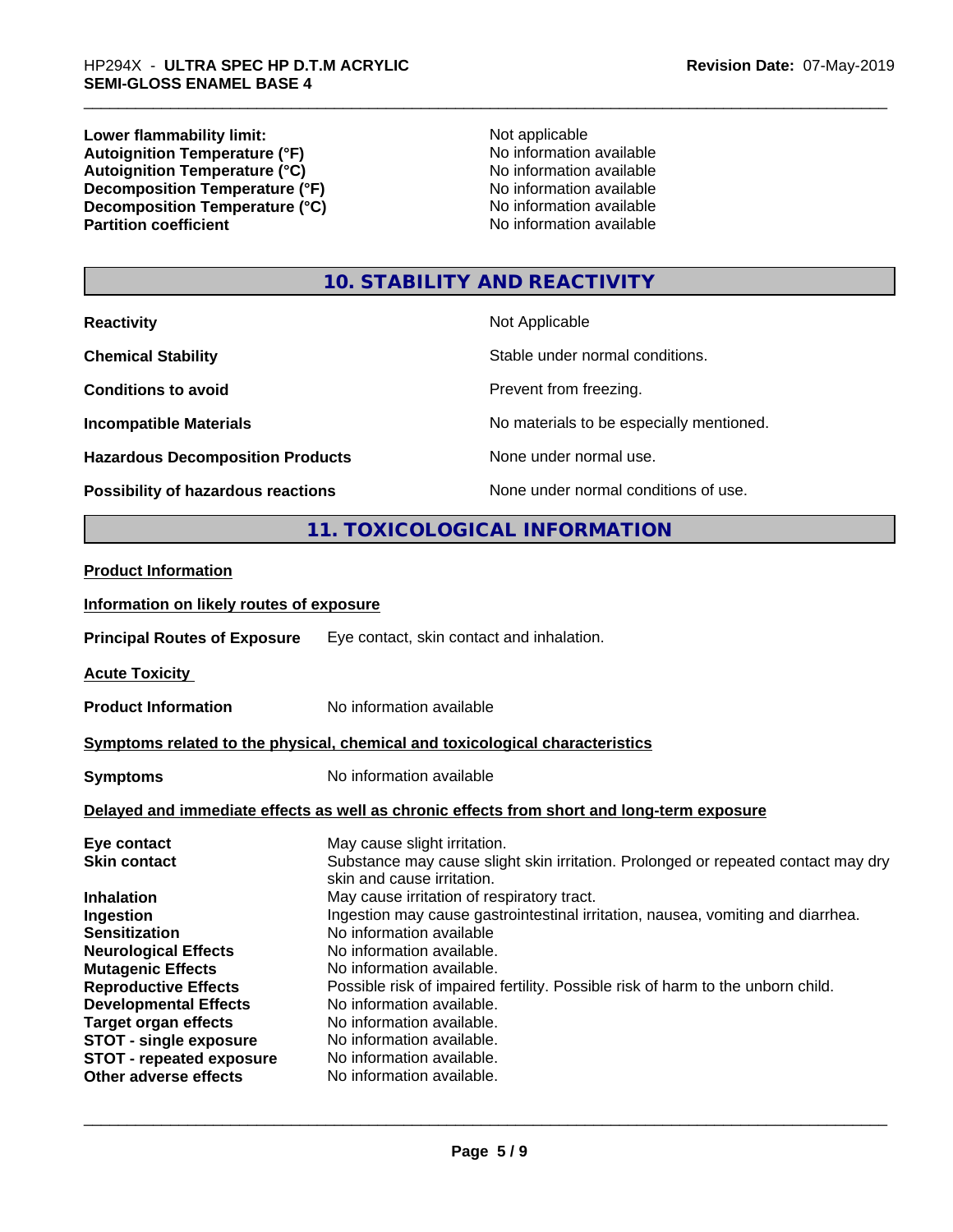**Aspiration Hazard** No information available

#### **Numerical measures of toxicity**

#### **The following values are calculated based on chapter 3.1 of the GHS document**

| <b>ATEmix (oral)</b>   | 45255 mg/kg  |
|------------------------|--------------|
| <b>ATEmix (dermal)</b> | 175445 mg/kg |

#### **Component Information**

| Chemical name                   | Oral LD50            | Dermal LD50 | Inhalation LC50 |
|---------------------------------|----------------------|-------------|-----------------|
| 2,2,4-trimethyl-1,3-propanediol | $>$ 3200 mg/kg (Rat) |             |                 |
| diisobutyrate                   |                      |             |                 |
| 6846-50-0                       |                      |             |                 |
| Zinc phosphate                  | $>$ 5000 mg/kg (Rat) |             |                 |
| 7779-90-0                       |                      |             |                 |

#### **Carcinogenicity**

*There are no known carcinogenic chemicals in this product above reportable levels.*

# **12. ECOLOGICAL INFORMATION**

### **Ecotoxicity Effects**

The environmental impact of this product has not been fully investigated.

#### **Product Information**

#### **Acute Toxicity to Fish**

No information available

#### **Acute Toxicity to Aquatic Invertebrates**

No information available

#### **Acute Toxicity to Aquatic Plants**

No information available

#### **Persistence / Degradability**

No information available.

#### **Bioaccumulation**

No information available.

#### **Mobility in Environmental Media**

No information available.

#### **Ozone**

No information available

#### **Component Information**

### **Acute Toxicity to Fish**

No information available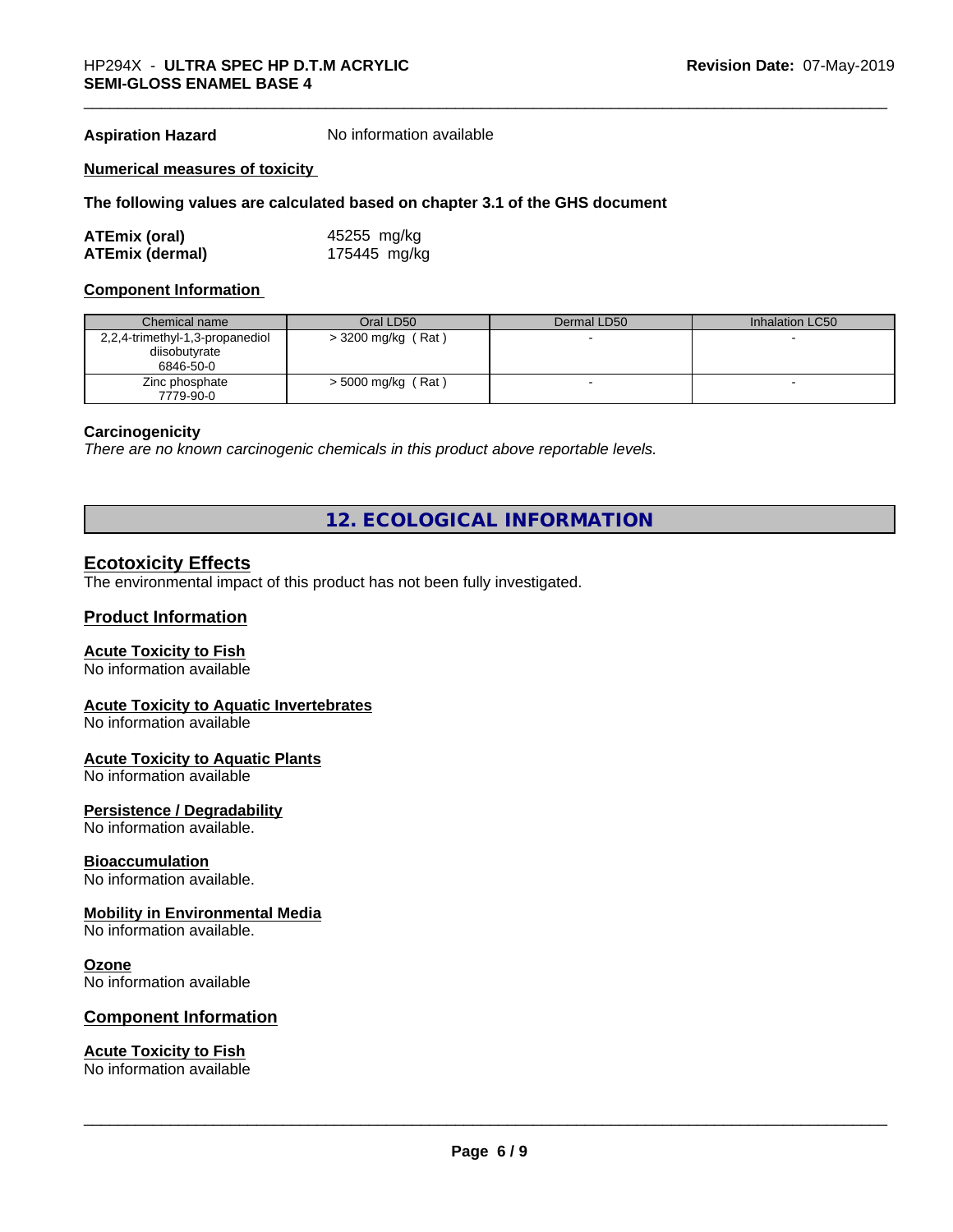#### **Acute Toxicity to Aquatic Invertebrates**

No information available

#### **Acute Toxicity to Aquatic Plants**

No information available

|                              | 13. DISPOSAL CONSIDERATIONS                                                                                                                                                                                               |
|------------------------------|---------------------------------------------------------------------------------------------------------------------------------------------------------------------------------------------------------------------------|
| <b>Waste Disposal Method</b> | Dispose of in accordance with federal, state, and local regulations. Local<br>requirements may vary, consult your sanitation department or state-designated<br>environmental protection agency for more disposal options. |
|                              | 14. TRANSPORT INFORMATION                                                                                                                                                                                                 |
| <b>DOT</b>                   | Not regulated                                                                                                                                                                                                             |
| <b>ICAO/IATA</b>             | Not regulated                                                                                                                                                                                                             |
| <b>IMDG/IMO</b>              | Not regulated                                                                                                                                                                                                             |
|                              | 15. REGULATORY INFORMATION                                                                                                                                                                                                |

### **International Inventories**

| <b>TSCA: United States</b> | Yes - All components are listed or exempt. |
|----------------------------|--------------------------------------------|
| <b>DSL: Canada</b>         | Yes - All components are listed or exempt. |

## **Federal Regulations**

#### **SARA 311/312 hazardous categorization**

| No. |
|-----|
| Yes |
| N٥  |
| Nο  |
| N٥  |
|     |

#### **SARA 313**

Section 313 of Title III of the Superfund Amendments and Reauthorization Act of 1986 (SARA). This product contains a chemical or chemicals which are subject to the reporting requirements of the Act and Title 40 of the Code of Federal Regulations, Part 372:

| <b>Chemical name</b> | <b>CAS No.</b> | Weight-% | <b>CERCLA/SARA 313</b>     |
|----------------------|----------------|----------|----------------------------|
|                      |                |          | (de minimis concentration) |
| Zinc phosphate       | 7779-90-0      |          |                            |

 $\overline{\phantom{a}}$  ,  $\overline{\phantom{a}}$  ,  $\overline{\phantom{a}}$  ,  $\overline{\phantom{a}}$  ,  $\overline{\phantom{a}}$  ,  $\overline{\phantom{a}}$  ,  $\overline{\phantom{a}}$  ,  $\overline{\phantom{a}}$  ,  $\overline{\phantom{a}}$  ,  $\overline{\phantom{a}}$  ,  $\overline{\phantom{a}}$  ,  $\overline{\phantom{a}}$  ,  $\overline{\phantom{a}}$  ,  $\overline{\phantom{a}}$  ,  $\overline{\phantom{a}}$  ,  $\overline{\phantom{a}}$ 

#### **Clean Air Act,Section 112 Hazardous Air Pollutants (HAPs) (see 40 CFR 61)**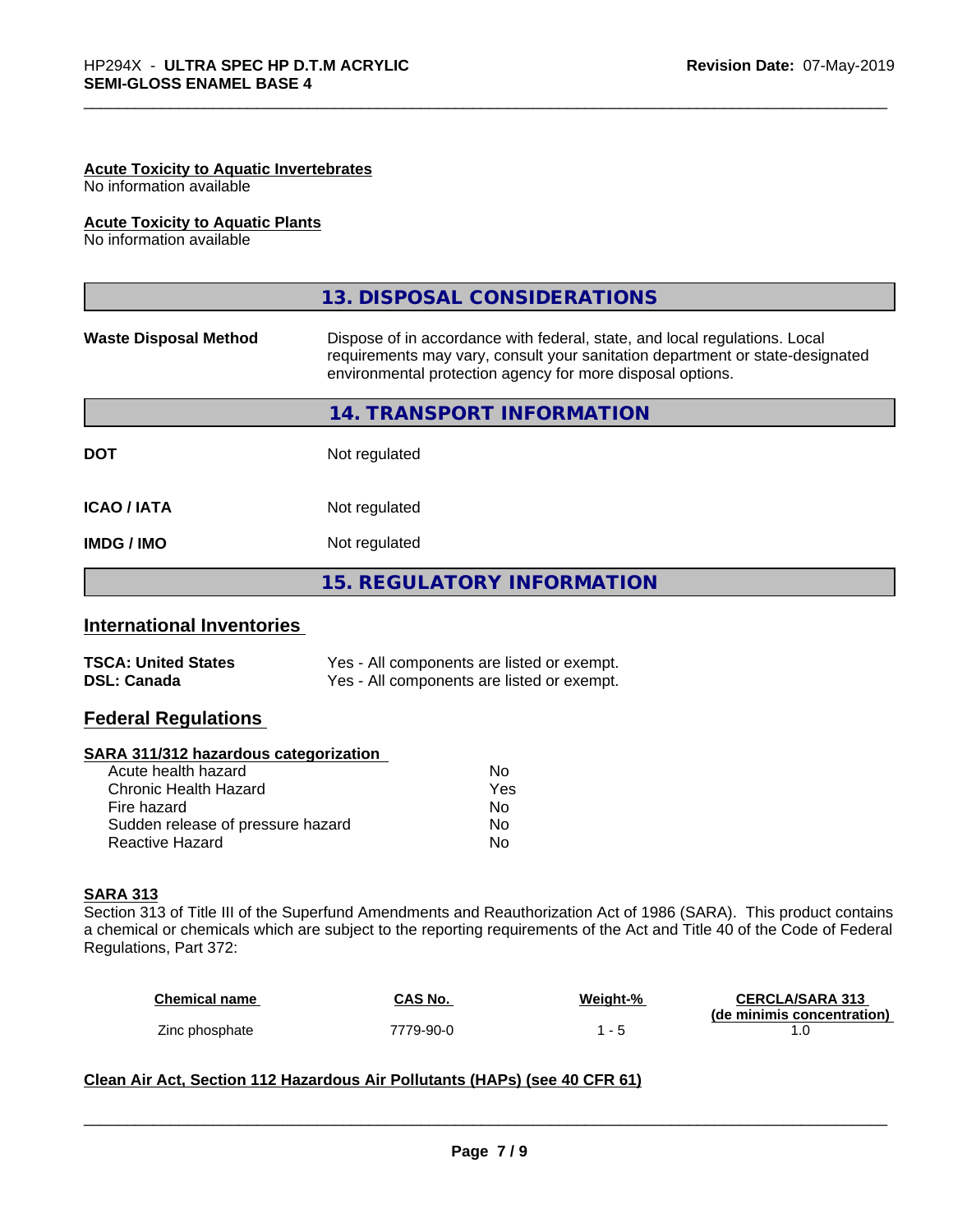This product contains the following HAPs:

*None*

# **US State Regulations**

#### **California Proposition 65**

**A WARNING:** Cancer and Reproductive Harm– www.P65warnings.ca.gov

#### **State Right-to-Know**

| Cher<br>-----<br>name<br>шса            | Mas<br>…ad∪llu∂ <del>c</del> uə | larcay<br><b>NAV</b><br>. .<br>$\cdot$<br>$-1$ | nsvlvania |
|-----------------------------------------|---------------------------------|------------------------------------------------|-----------|
| - -<br>. nhoenhotr<br>Zinc:<br>nosphate |                                 |                                                |           |

#### **Legend**

X - Listed

| <b>16. OTHER INFORMATION</b>                                                                                                                          |            |                                                                            |                      |          |
|-------------------------------------------------------------------------------------------------------------------------------------------------------|------------|----------------------------------------------------------------------------|----------------------|----------|
| HMIS -                                                                                                                                                | Health: 1* | <b>Flammability: 1</b>                                                     | <b>Reactivity: 0</b> | $PPE: -$ |
| <b>HMIS Legend</b><br>0 - Minimal Hazard<br>1 - Slight Hazard<br>2 - Moderate Hazard<br>3 - Serious Hazard<br>4 - Severe Hazard<br>* - Chronic Hazard |            | X - Consult your supervisor or S.O.P. for "Special" handling instructions. |                      |          |

*Note: The PPE rating has intentionally been left blank. Choose appropriate PPE that will protect employees from the hazards the material will present under the actual normal conditions of use.*

*Caution: HMISÒ ratings are based on a 0-4 rating scale, with 0 representing minimal hazards or risks, and 4 representing significant hazards or risks. Although HMISÒ ratings are not required on MSDSs under 29 CFR 1910.1200, the preparer, has chosen to provide them. HMISÒ ratings are to be used only in conjunction with a fully implemented HMISÒ program by workers who have received appropriate HMISÒ training. HMISÒ is a registered trade and service mark of the NPCA. HMISÒ materials may be purchased exclusively from J. J. Keller (800) 327-6868.*

 **WARNING!** If you scrape, sand, or remove old paint, you may release lead dust. LEAD IS TOXIC. EXPOSURE TO LEAD DUST CAN CAUSE SERIOUS ILLNESS, SUCH AS BRAIN DAMAGE, ESPECIALLY IN CHILDREN. PREGNANT WOMEN SHOULD ALSO AVOID EXPOSURE. Wear a NIOSH approved respirator to control lead exposure. Clean up carefully with a HEPA vacuum and a wet mop. Before you start, find out how to protect yourself and your family by contacting the National Lead Information Hotline at 1-800-424-LEAD or log on to www.epa.gov/lead.

**Prepared By** Product Stewardship Department Benjamin Moore & Co. 101 Paragon Drive Montvale, NJ 07645 800-225-5554